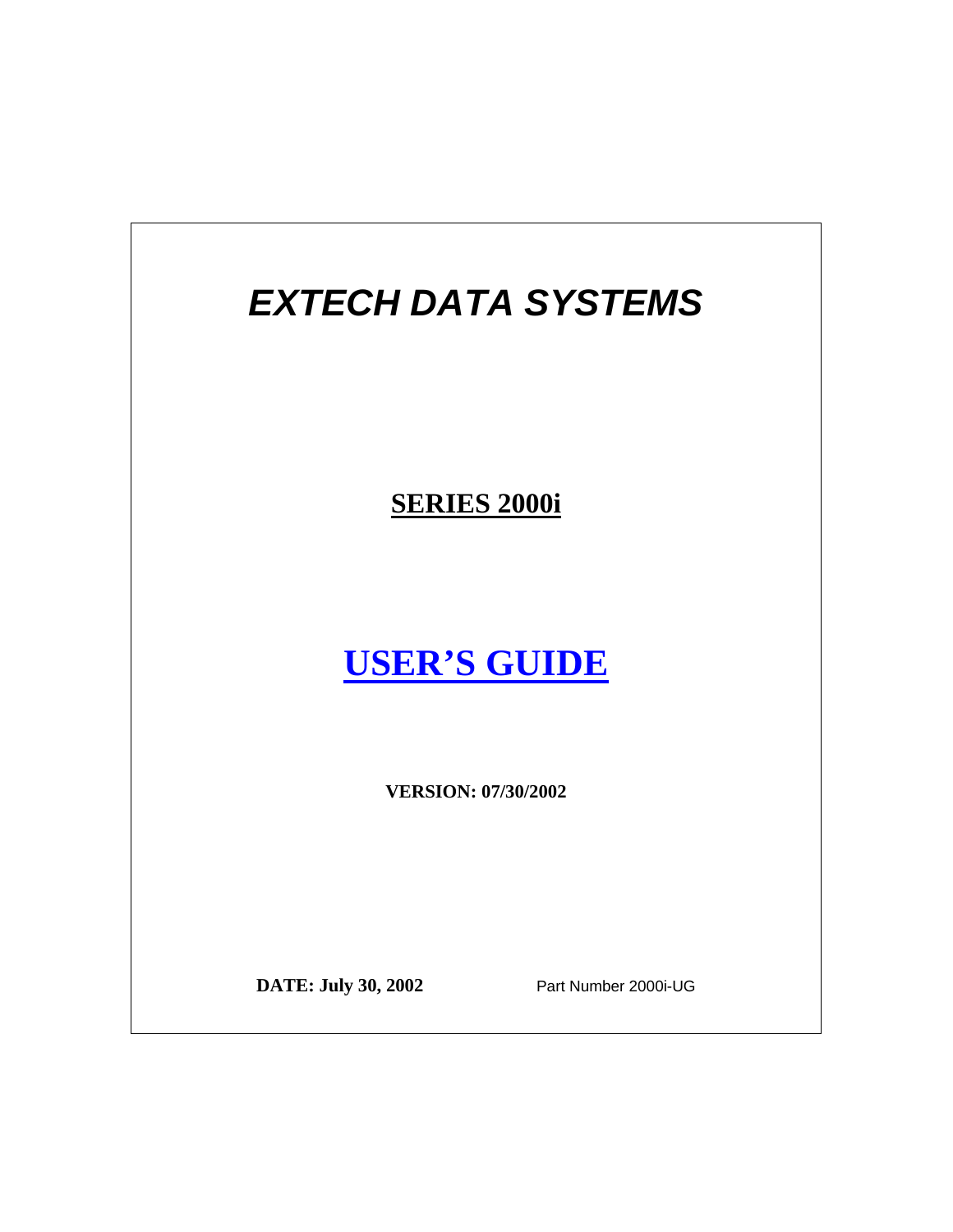### **Section 1 ... The Printer User Interface**

#### *Introduction*

This guide summarizes the operation and maintenance features of Extech **2000i** dot matrix impact printers.

#### *Membrane Switch Functions (see Figure 1)*

- $\blacksquare$  <ON>  $\blacksquare$  <ON> Switch turns printer power on. **FEED**> The <FEED> switch advances the paper at a fast rate. **<OFF>** The <OFF> switch turns the printer power off, or pauses and cancels the print process. *Note: In IrDA mode, press <FEED> momentarily, then <OFF>*,  *to turn printer power off*   $\angle ADVN$   $*$  The  $\angle ADVN$  switch advances paper at a normal rate.
	-

 **\****Note: This switch function is not present with the MCR version*

#### *Front Panel Indicators (see Figure 1)*

- **<ON> Green** 
	- Illuminated when the printer is in operation.
	- In Serial mode: Extinguishes after 20 seconds when printer defaults

to low power mode to minimize battery consumption.

- In IrDA mode: the LED is on steady.
- **<READY> Green**
	- In IrDA mode: The LED is illuminated during Infrared communication; extinguishes after 20 seconds to minimize battery consumption.
	- In Serial Mode: the indicator is illuminated when the optional magnetic card reader is ready for swiping.
	- Flashes twice before going into Auto Sleep mode when connected to Host device and the Host RTS output is active.

#### **<CHARGE> Yellow**

- If illuminated the battery cartridge is accepting charge.
- Turns off automatically at the end of the charge cycle.

#### **<LOW PWR> Yellow**

- If illuminated, the battery cartridge is depleted.
- Recharge battery cartridge if LED is on.
- <sup>z</sup> **DO NOT PRINT IF THE LED IS ILLUMINATED.**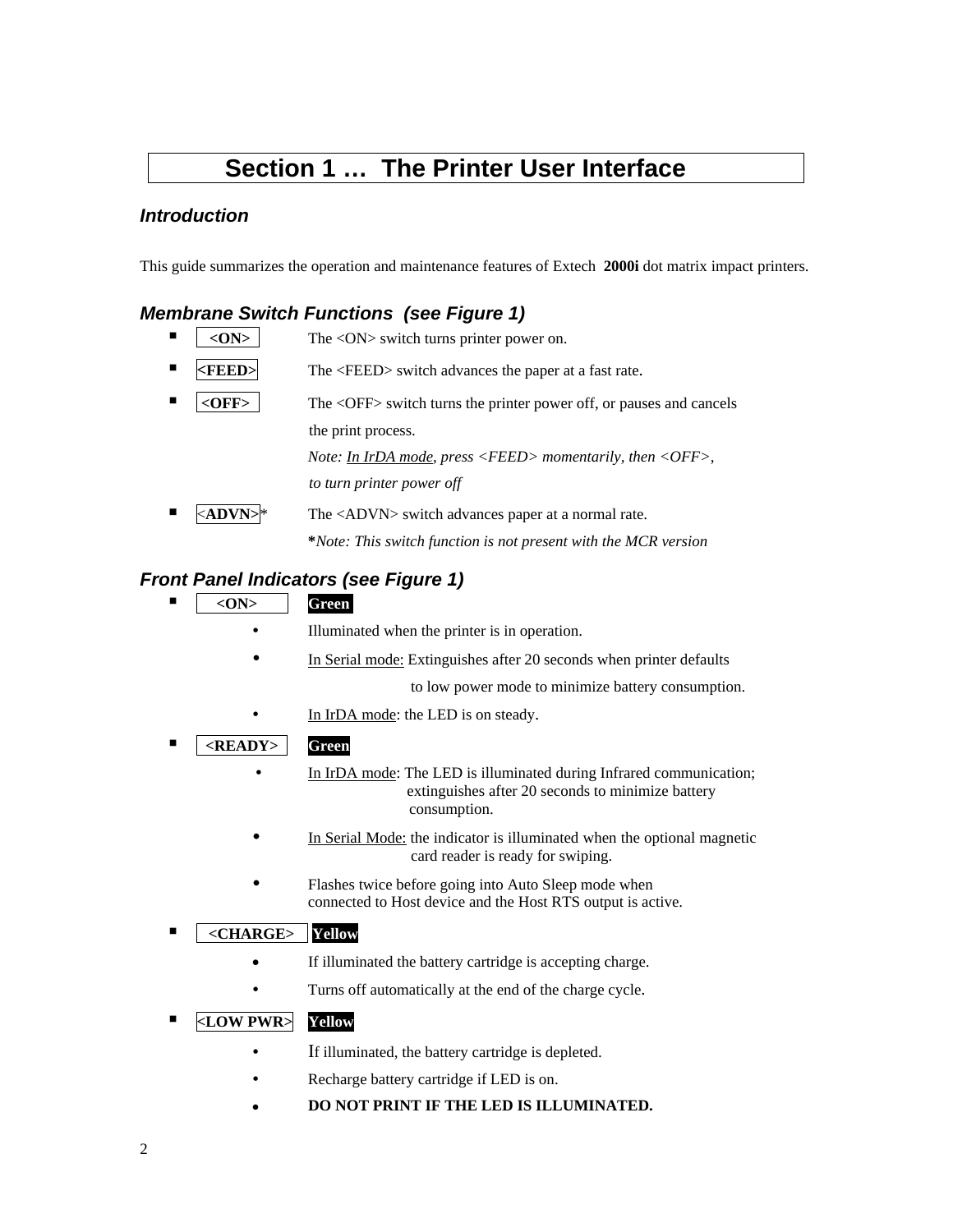#### *Front Panel Indicators (continued)*

- **<FAULT> Red**
	- Indicates printer is out of paper.
	- Indicates error was encountered while reading the magnetic card.
	- The FAULT and LOW POWER LED on simultaneously, indicate the printer is unable to print due to low battery power.

#### **<READY, FAULT, LOW POWER> Flashing**

- Indicates printer is paused. Press FEED to resume printing, or press OFF to cancel the current print and clear any data in print buffer.
- $\bullet$  Pressing the  $\overline{OFF}$  switch while printing pauses the printer.

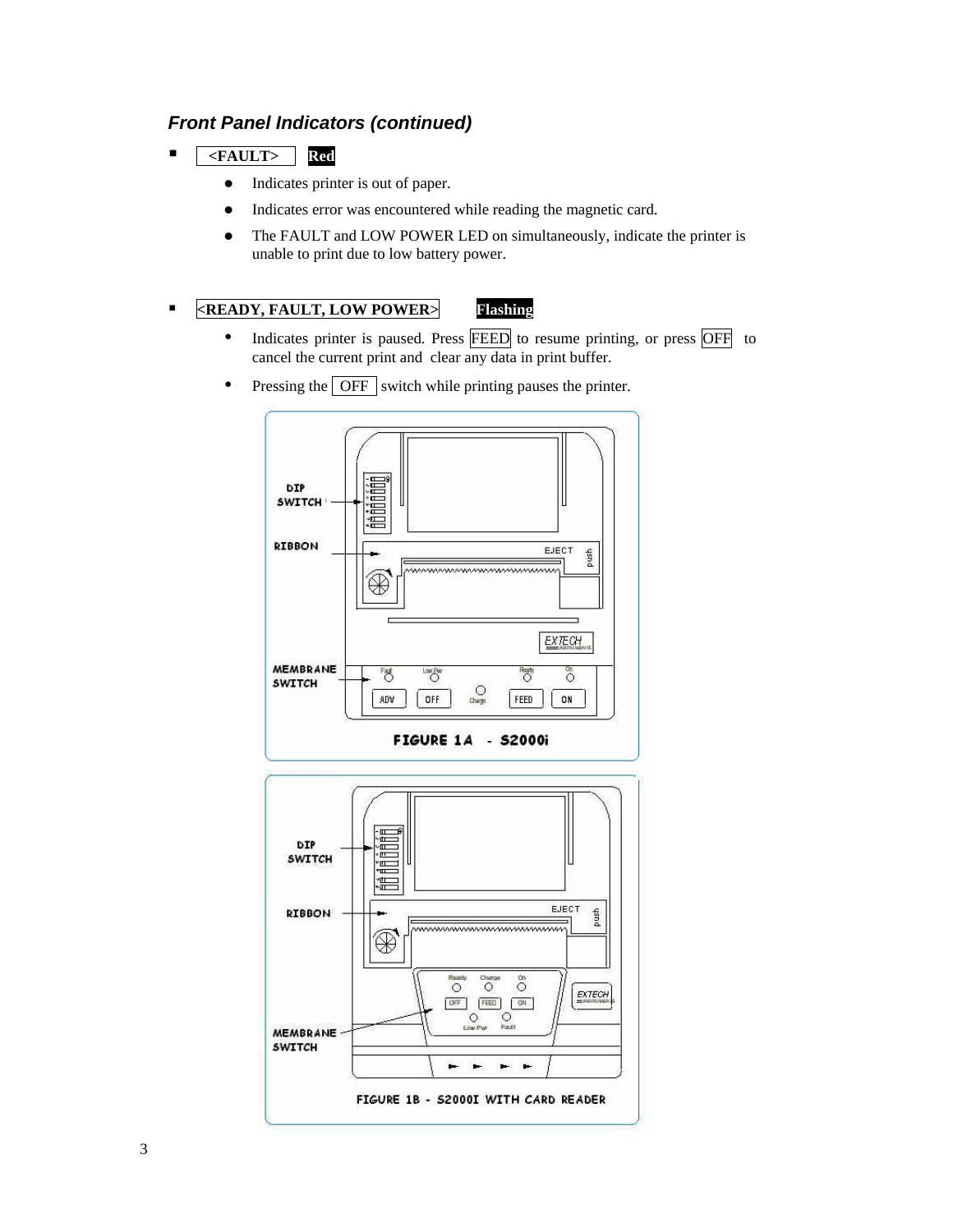### **Section 2 ... Charging The Printer Battery**

#### *Charging the Battery Cartridge*

- Insert the battery Cartridge into the printer.
	- Remove the battery door at the back of the printer, by placing a coin into the slot and pushing the cover to release the lock; (see Figure 2).
	- Install the battery cartridge in the battery compartment located at the back of the printer as shown in Figure 3.



#### **Charge the battery cartridge before operating the printer**.

- Plug the power adapter into an appropriate wall socket; then plug the power adapter cord into Power Input Connector at the rear of the printer (see Figure 2). The yellow **Charge** light will illuminate, to indicate battery is charging.
- The Charge LED turns off when battery cartridge is fully charged. It takes 60 to 90 minutes to fast charge the battery pack.
- To insure full charge, printer should not be operated while the battery is charging.

#### **Important notes on charging the battery.**

- The model **2000i** uses **9VDC/1A** adapter to recharge the battery pack.
- Each time the power adapter is connected to the printer, the battery Fast-charge is initiated.
- Before the start of the fast recharge process, the fast-charge controller checks the battery's voltage and temperature.
- If the battery voltage or the temperature is outside of the fast-charge limits, the charger defaults to trickle charge
- Optional external battery charger is available for Extech printers, a single bay fast rate charger and conditioner and four bay 12 hours trickle charger.

at C/10 or 70mA rate.

| £.<br>J | MODEL  | <b>ADAPTER</b><br><b>VOLTAGE INPUT</b> | <b>AVERAGE</b><br>PRINTING<br><b>CURRENT</b> | <b>CURRENT DRAW</b><br>IN STANDBY<br><b>MODE</b> | <b>CURRENT DRAW</b><br><b>IN SLEEP MODE</b> |
|---------|--------|----------------------------------------|----------------------------------------------|--------------------------------------------------|---------------------------------------------|
| r       | 2000   | 9 TO 12 volts                          | ~1 amp                                       | ~35ma                                            | ~ 1 TO 5 m a                                |
| e.<br>ł | 3000   | 9 TO 12 volts                          | ~1 amp                                       | ~35ma                                            | ~ 1 TO 5 m a                                |
| J       | 3000HS | 13.6 volts                             | ~1 amp                                       | ~35 <sub>ma</sub>                                | $~1$ TO 5 ma                                |

#### **Table 1 – Typical Printer Power Consumption**

• Refer to the options addendum (**TABLE A**) for complete list of printer supplies and accessories and ordering part numbers.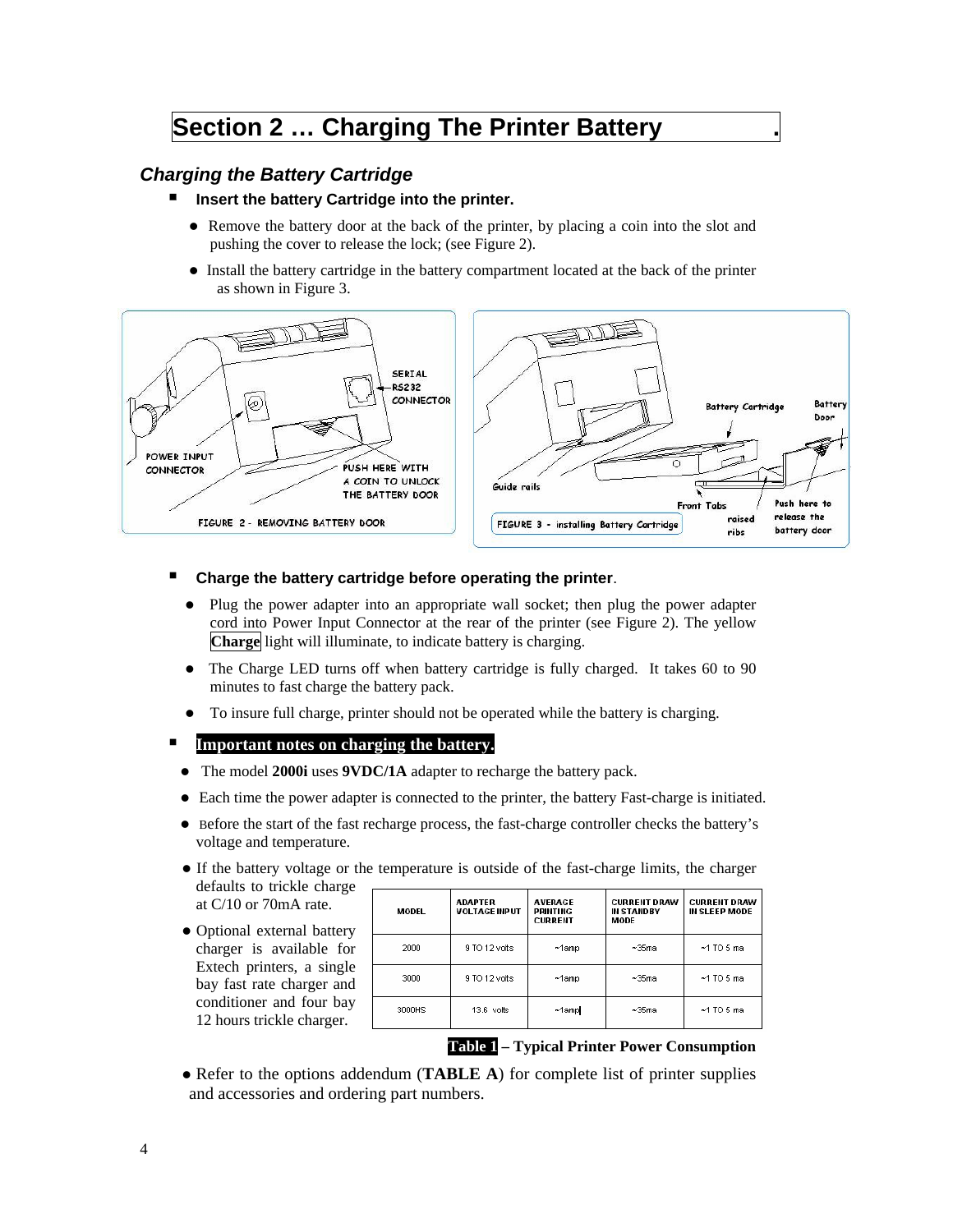### **Section 3 ... Loading Printer Paper**

#### *Impact Printer 2000I - Manually Installing Paper and Ribbon*

- Open the hinged paper supply door to load paper or replace the printer ink cartridge.
- $\blacksquare$  To unlock the top hinged paper cover, hold the printer with both hands and place each thumb on the two locking ribs located below the grooved sections on the top cover.
- Push the locking ribs in-andup to open the paper door.

#### **FIGURE 4**

Loading printer paper



#### *Impact Printer 2000I - Manually Installing Paper*

- Open the paper supply door by pushing up the locking ribs (figure 4).
- Turn on the printer by pressing the  $\vert$  ON switch.
- Remove any paper remaining in the printer mechanism, using the  $\sqrt{\text{FEED}}$  switch or pulling the paper in forward direction.
- $\blacksquare$  Unroll a leader from the new roll (about 3 inches); do not place roll in the printer at this time.
- Place the straight edge of the leader just under the roller in the print head and feed about 3 inches of the new roll of paper into the print head using the  $\sqrt{\text{FEED}}$  switch.
- Place paper roll in the printer.
- Feed the leading edge of the paper into the slot of the hinged cover.
- Lower the hinged cover and lock.
- **Pull the 3 inches of paper forward against the teeth of the paper tear bar and pull to either side** to tear off the paper.
- The printer is then loaded with paper and ready to use.
- **Caution**

Do not REVERSE pull the paper out of the 2000i printer mechanism; this **will cause permanent damage to the print head.**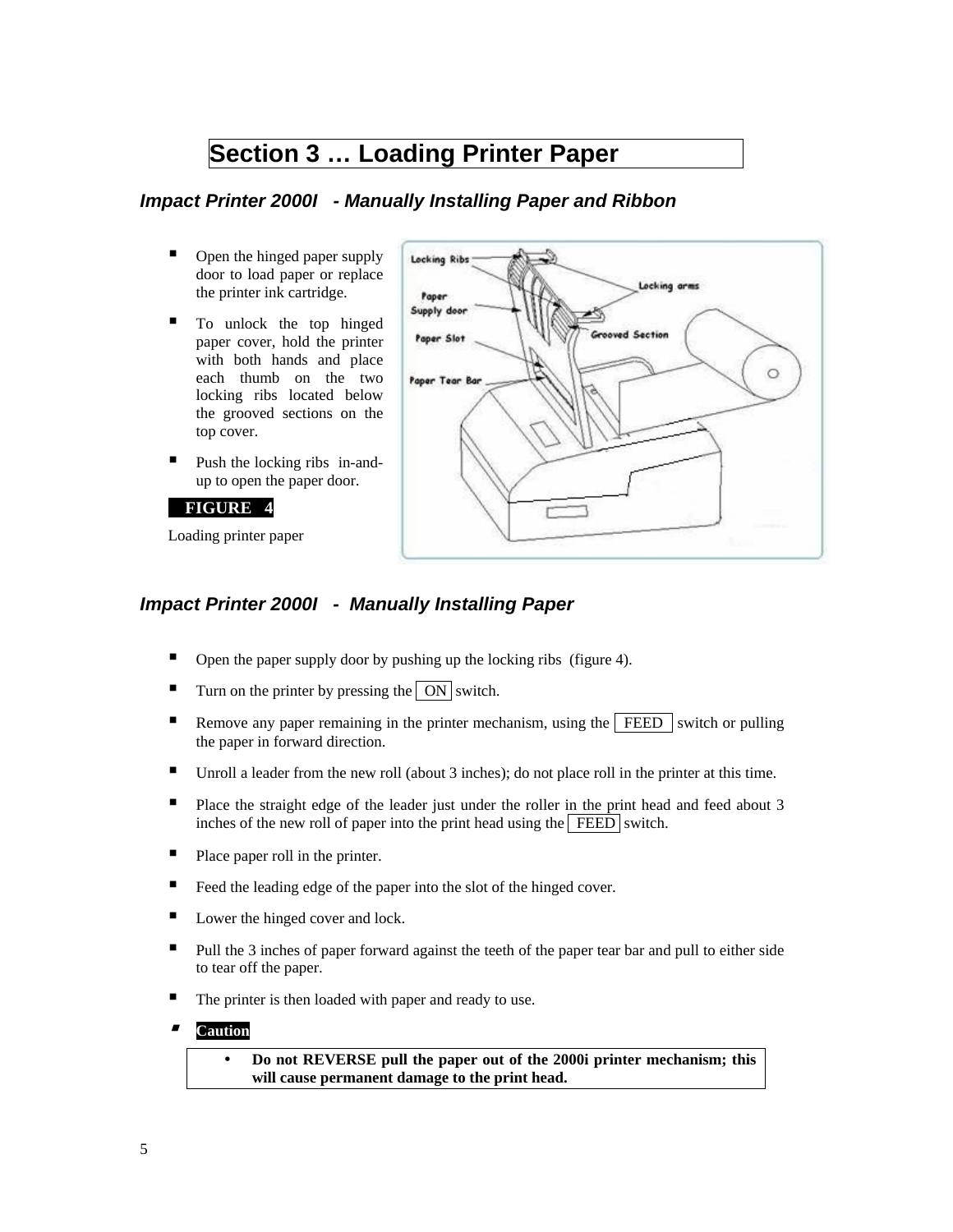#### *Impact Printer 2000I - Replacing the Inked Ribbon Cartridge (figure 1)*

- Open the paper supply door to access the ribbon cartridge
- Remove the worn out ribbon cartridge by pressing with one finger at the location labeled "EJECT" on the ribbon cartridge.
- Insert the new ribbon cartridge in place and press at the extreme ends to secure it in place.
- Tighten the ribbon by rotating the ribbed wheel clockwise on the ribbon cartridge.
- Feed paper to insure that the paper passes through exposed ribbon and ribbon cartridge case.

#### *Initial power up and self-test*

Once the Battery is charged and the paper is loaded perform an initial power up self-test.

- Turn off all LED lights by pressing the OFF switch twice.
- $\blacksquare$  To start the self-test, press and hold the FEED switch then press  $\boxed{ON}$
- The printer will start printing the self-test messages.
- **Press the OFF** or **FEED** to stop or cancel the self-test print.
- The first few lines of self-test show the printer firmware version, the current printer settings and a list of any optional or special features installed.
- Also sample demo lines are printed using internal printer fonts.

| 32K BUFFER EXTECH V3.10 (C) 2001                                                     |  |  |
|--------------------------------------------------------------------------------------|--|--|
| INTERFACE: SERIAL<br>IrDA is Installed<br>IrDA mode: 9600,8,n,1<br>IrDA Version: 1.1 |  |  |

Printer Self-Test Sample print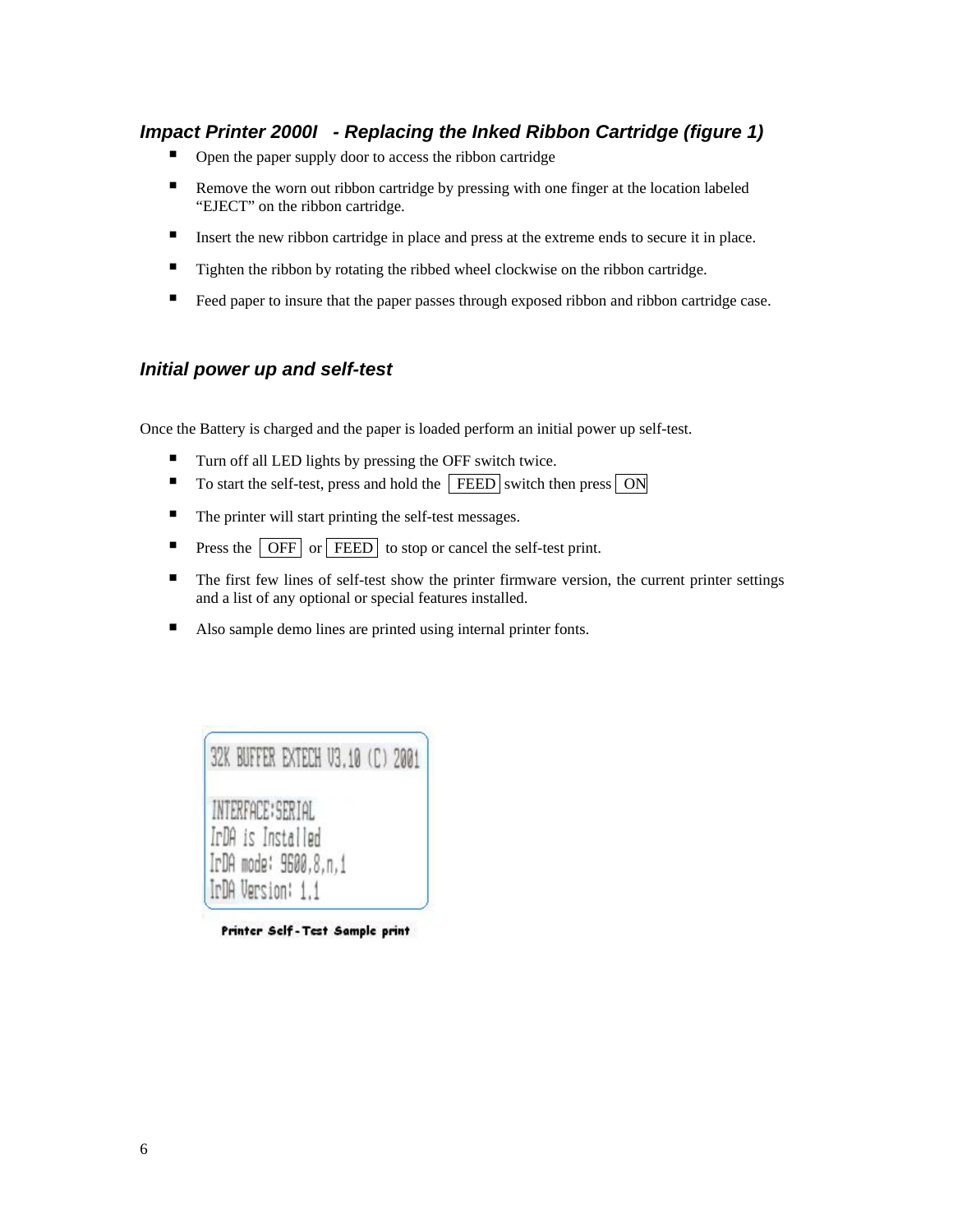### **Section 4 ... Auto Paper Load Operation**

#### *Auto Paper Load … 2000i Printers (Option 1)*

- Open the hinged paper door by pushing up the two locking ribs (figure 4).
- If the printer is not already on, turn it on by pressing the  $\boxed{ON}$  switch.
- Remove any paper remaining in the printer mechanism, using the  $\sqrt{\text{FEED}}$  switch.
- **Unroll a leader from the new roll (about 3 inches); do not place roll in the printer at this time.**
- Trim the leading edge of the roll to a wedge shape.
- Place the wedge of the leader just under the roller in the print head; the printer will sense the paper and advance it through the print head. If you experience difficulty, press the **<**FEED**>** switch.
- Place the paper roll in the printer.
- Feed the leading edge of the paper into the paper slot on the hinged cover.
- Lower the hinged cover and lock.
- **Press the FEED** switch to advance the paper. Tear the paper by pulling it forward against the teeth of the paper tear bar, while pulling the paper to either side.
- The printer is then loaded with paper and ready to use.

#### *Auto Paper Load … 2000i Printers (Option 2)*

- $\blacksquare$  Turn on the printer
- **Press the FEED** or ADVANCE button. The red ERROR LED is illuminated and will remain on for 60 seconds.
- Insert paper to the print head. The auto-paper-load will feed the paper through for 2.00".

#### ■ **Caution**

 **Do not REVERSE pull the paper out of the 2000i printer mechanism; this will cause permanent damage to the print head.**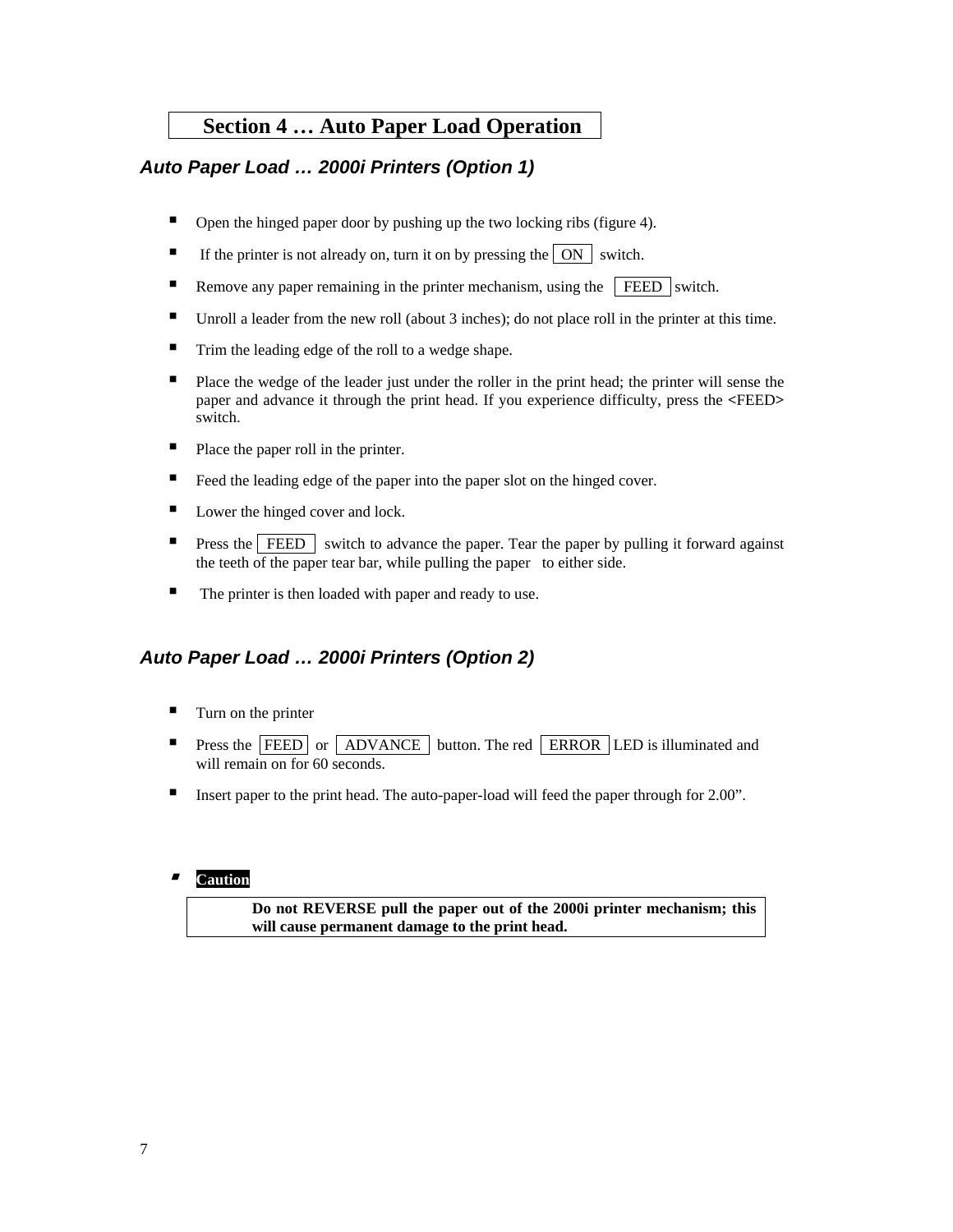### **Section 5 … Serial RS232, IrDA and XMODEM Communications**

#### *Select a serial RS232 or IrDA communication interface (see Figure1)*

- The S2000i printers support Serial RS232 and IrDA compatible infrared communication interfaces.
- These interfaces are selected using DIP switches located on the printer control card, located on the side of the paper supply.
- Refer to Table 2 for Dipswitch settings.
- Dipswitch #8 in the **ON** position selects IrDA interface. In the **OFF** position, serial RS232 mode is selected.
- If RS232 interface is selected, connect the data connector and set the serial communication parameters: Baud rate, number of Data Bit and Parity.
- If using RS232 you also need a cable such as Extech part # 5892RJD9; this plugs into the serial connector at the rear of the printer shown in Figure 2.
- Printer drivers are available for Windows 95/98/NT/2000
- For Windows CE devices, PrinterCE control application is available from www.fieldsoftware.com.
- **Steven's Creek PalmPrint Utility is recommended for Palm Pilot devices.** www.stevenscreek.com.

#### *Serial RS232C CONNECTIONS*

• The RS232C Interface signals for the S2000i printer is terminated on a 6 PIN RJ25 type data connector located at the back of the printer.

• Six connections are provided from the Serial Interface to the host computer. The table below lists the Serial Interface signals and pin outs on the RJ25 connector.



SHOWING PIN # LOCATIONS FRONT-VIEW

 $\bullet$  Pin locations are shown in Figure 1.A & 4. A minimum of two connections are required for operation, RXD-pin3 and Common-pin1. **FIGURE 4 – Serial Connector** 

| R125 CONNECTOR PIN # | <b>FUNCTIONAL DESCRIPTION</b>                  | <b>SIGNAL NAME</b> |
|----------------------|------------------------------------------------|--------------------|
| з                    | <b>RS232 from Host</b><br>(INPUT)              | RXD                |
| 2                    | RS232 from Printer<br>(OUTPUT)                 | <b>TXD</b>         |
| 6                    | Request to send from<br><b>Host</b><br>(INPUT) | <b>RTS</b>         |
| 4                    | Printer<br>Clear to send from<br>(OUTPUT)      | CTS                |
| 1, 5                 | Logic common                                   | COM                |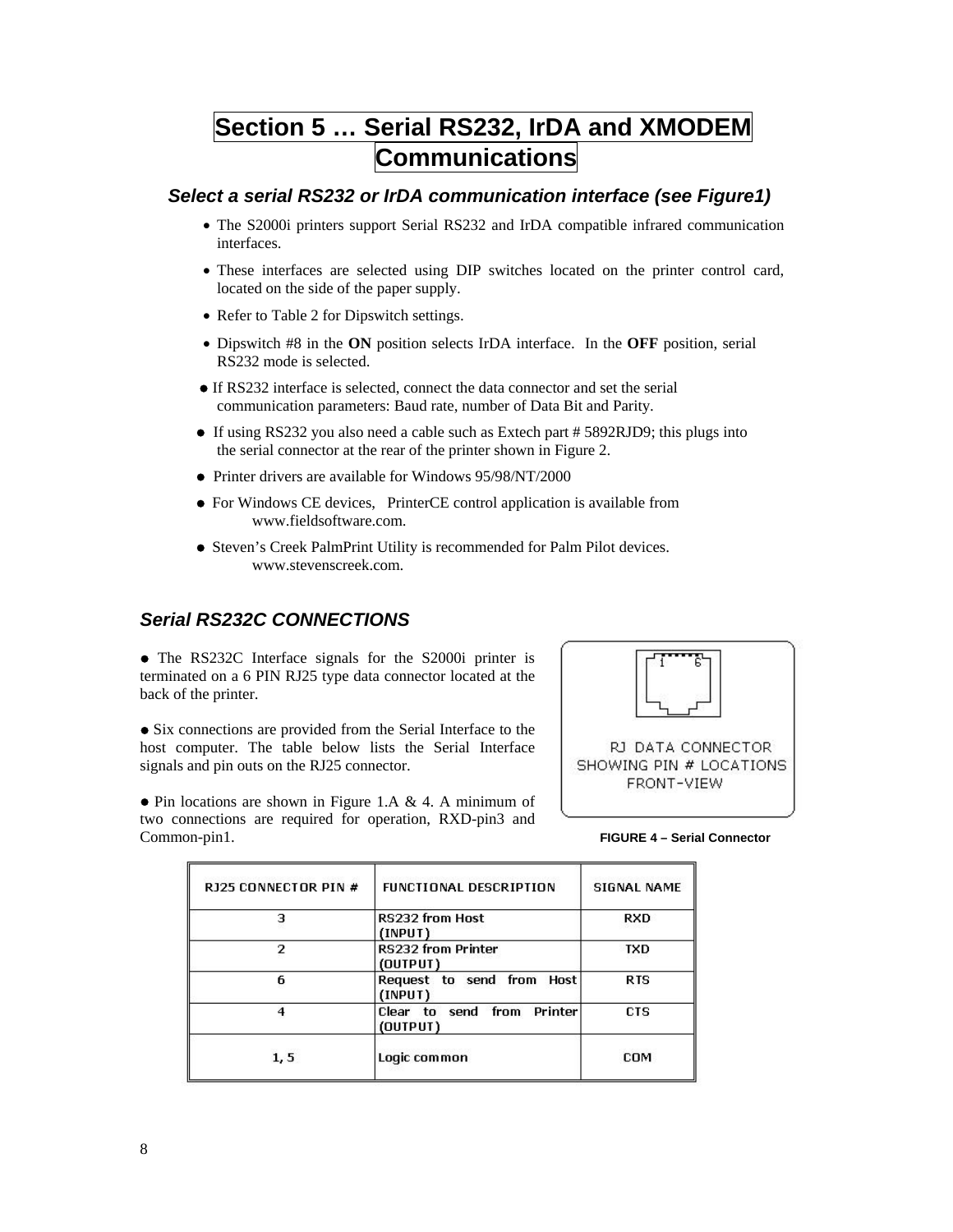#### *RS232 Communication Interface - General notes & DIP switch settings*

- Eight-position dipswitch, located to one side of the paper roll, is used to select and set the serial RS232 interface. The printer reads these switches once, on initial power-up. The functions assigned to each switch are listed in **Table 2.**
- **Proper Baud Rate and protocol settings are required to communicate with a host computer. The** standard factory setting is 19,200 BAUD, 8 DATA BITS, NO PARITY BIT, and one STOP BIT, all switches in off position.

#### *The Extech Extended XMODEM protocol*

The *Extech XMODEM software option* is designed to overcome the unreliability of data transmission using direct infrared interface. It is intended for host computers equipped with IrDA compatible physical interface and no IrDA software Stack.

*The Extech XMODEM protocol* is supported via RS232 (RS-XMODEM) or IrDA (IR-XMODEM) interface. The XMODEM option and the communication parameters are set using on board dip switches, as summarized in the table below.

#### *Communication Interface - S2000i DIP switch settings*

| Dip Switch   Function       |                                                                                  |                 |                                     |
|-----------------------------|----------------------------------------------------------------------------------|-----------------|-------------------------------------|
| <b>Baud rate</b>            |                                                                                  | SW <sub>1</sub> | SW <sub>2</sub>                     |
| Standard Baud rate          | Special Baud rate                                                                |                 |                                     |
| 19,200                      | 9,600                                                                            | Off             | Off                                 |
| 9,600                       | 4,800                                                                            | On              | Off                                 |
| 4,800                       | 2,400                                                                            | Off             | On                                  |
| 2,400                       | 1,200                                                                            | On              | On                                  |
|                             |                                                                                  |                 |                                     |
| 7 Data Bits                 |                                                                                  |                 |                                     |
| 8 Data bits                 |                                                                                  | Off             |                                     |
|                             |                                                                                  | SW4             | SW <sub>5</sub>                     |
| Serial RS232 mode           | Alternate mode with SW-8 ON                                                      |                 |                                     |
| No Parity                   | <b>IrDA</b>                                                                      | off             | off                                 |
| <b>Odd Parity</b>           | Ir-Xmodem                                                                        | on              | off                                 |
| No Parity                   | <b>Ir-Direct</b>                                                                 | Off             | 0n                                  |
| <b>Even Parity</b>          | RS232-XMODEM                                                                     | <b>on</b>       | on                                  |
| <b>Hardware Handshaking</b> |                                                                                  | SW <sub>6</sub> |                                     |
| Enable                      |                                                                                  | On              |                                     |
| Disable                     |                                                                                  | Off             |                                     |
| <b>Clock and Calendar</b>   |                                                                                  | SW7             | (OPTIONAL)                          |
| clock set                   |                                                                                  | On              |                                     |
|                             |                                                                                  |                 |                                     |
|                             |                                                                                  |                 |                                     |
| IrDA                        |                                                                                  | On              |                                     |
|                             | No. of data bits<br>Parity bit<br><b>Communication Interface</b><br><b>RS232</b> |                 | SW3<br>on<br>SW <sub>8</sub><br>Off |

**TABLE 2** *- S2000i DIP switch settings*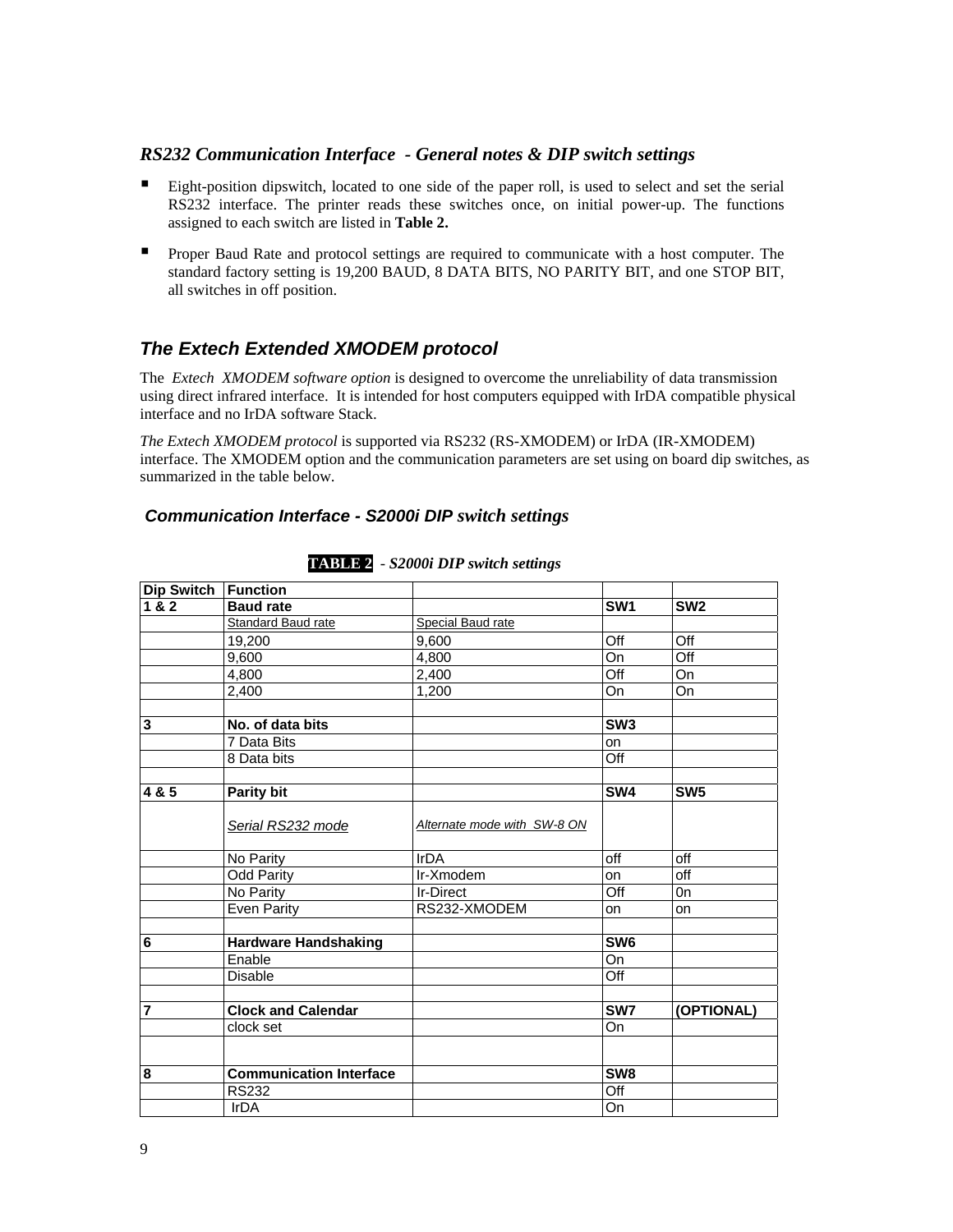### *Section 6 … Printer Control Codes and Resident Fonts*

| <b>Character</b>         | Hex/Dec | <b>CONTROL ACTION</b>                                      |
|--------------------------|---------|------------------------------------------------------------|
| <b>EOT</b>               | 04/04   | End Of Text                                                |
| <b>BS</b>                | 08/08   | <b>Back Space</b>                                          |
| HT                       | 09/09   | <b>Horizontal Tab</b>                                      |
| LF                       | 0A/10   | Line Feed                                                  |
| $\overline{\mathsf{VT}}$ | 0B/11   | <b>Vertical Tab</b>                                        |
| FF                       | OC/12   | Form Feed                                                  |
| CR                       | 0D/13   | Carriage Return                                            |
| SO                       | 0E/14   | Shift Out - Select double wide print                       |
| $\overline{\mathsf{S}}$  | 0F/15   | Shift In - Clear double wide print                         |
| <b>XON</b>               | 11/17   | Transmitter On.                                            |
| <b>AUXON</b>             | 12/18   | Printer on.                                                |
| <b>XOFF</b>              | 13/19   | Printer receiver is off                                    |
| <b>NORM</b>              | 14/20   | Return to default 42 column mode                           |
| <b>AUXOFF</b>            | 15/21   | Printer to Host: printer is off                            |
| <b>CANCEL</b>            | 18/24   | Cancel and reset printer buffer. Default to Standard font. |
| <b>ESC</b>               | 1B/27   | Escape                                                     |
| <b>EXTEND</b>            | 1C/28   | Extended print                                             |
| <b>EXTEND OFF</b>        | 1D/29   | Extended print off/Normal print                            |
| Status All               |         | Report Buffer, power timer and battery status              |
| Status buffer            |         | Report number of characters received in buffer             |

| <b>Printer Command Strings</b>                             | <b>Printer Function</b>                                                                                                                                                                                                                                                                                  |
|------------------------------------------------------------|----------------------------------------------------------------------------------------------------------------------------------------------------------------------------------------------------------------------------------------------------------------------------------------------------------|
| ESC+F+1 (default)                                          | Standard ASCII and International character set                                                                                                                                                                                                                                                           |
| $ESC + F + 2$                                              | Hebrew ASCII and Hebrew character set                                                                                                                                                                                                                                                                    |
| $ESC + F + 3$                                              | IBM PC ASCII and IBM PC character set                                                                                                                                                                                                                                                                    |
| ESC+1+Null                                                 | <b>SELECT 1 DOT SPACING</b>                                                                                                                                                                                                                                                                              |
| ESC+0+Null                                                 | SELECT 3 DOT SPACING (default)                                                                                                                                                                                                                                                                           |
| $\mathsf{ESC} - \mathsf{G}$                                | Select 6-bit graphic print mode                                                                                                                                                                                                                                                                          |
| The graphic character set                                  | From character '?'(3FH) to TILDA (7EH), CR & LF                                                                                                                                                                                                                                                          |
| $\mathsf{ESC} - A'$                                        | Select Text Print Mode. Cancel Graphic mode.                                                                                                                                                                                                                                                             |
| $\textsf{ESC} - \textsf{P'} - \textsf{alba}$               | Time and date print and Format control                                                                                                                                                                                                                                                                   |
| $\text{ESC} - 'M' - '000' - cr$                            | Disable the power down timer                                                                                                                                                                                                                                                                             |
| $\textsf{ESC - 'M' - 'nn0' - cr}$                          | sets the power down timer to nn seconds                                                                                                                                                                                                                                                                  |
| $\mathsf{ESC} - 'M' - 'C'$                                 | Reset Auto power down to 20 seconds                                                                                                                                                                                                                                                                      |
| $\textsf{ESC} - \textsf{M}' - \textsf{nnm}' - \textsf{cr}$ | Select optional Magnetic Card reader                                                                                                                                                                                                                                                                     |
| ^B                                                         | Request printer Status Report:<br><b>Report Format</b><br>Print buffer: <esc> <b>&lt;4 ASCII digits&gt;<cr><lf><br/>Battery Voltage: <esc> <v>&lt;4 ASCII digits&gt;<cr><lf><br/>Magnetic card reader:<esc><m>&lt;4 ASCII digits&gt;<cr><lf></lf></cr></m></esc></lf></cr></v></esc></lf></cr></b></esc> |



International Character Set

|         |    |   | Þ.    |                         |           |    |      |                |   |                   |                       |         |               |    |               | J      | 4                                                       |   |    |   |            |      |  |    |  |
|---------|----|---|-------|-------------------------|-----------|----|------|----------------|---|-------------------|-----------------------|---------|---------------|----|---------------|--------|---------------------------------------------------------|---|----|---|------------|------|--|----|--|
| Q       |    |   |       |                         |           |    |      |                |   |                   |                       |         |               |    |               |        |                                                         |   |    |   |            |      |  |    |  |
|         | la |   |       |                         |           |    |      |                |   |                   |                       |         |               |    |               |        |                                                         |   |    | ₩ | IX I       |      |  |    |  |
| ົ<br>Ų. |    | е | <br>а | ١a                      | $\bullet$ |    | elel |                | е |                   | $\tilde{\phantom{a}}$ | l<br>lA | Е.            | læ | IIL I         | *<br>0 | $\begin{array}{ccc} 1 & 0 & 1 \\ 0 & 1 & 1 \end{array}$ |   |    |   | . <b>.</b> | <br> |  |    |  |
| а       |    |   |       | $ \tilde{n}  \tilde{N}$ | ₫         | ιΩ |      |                |   |                   |                       |         | $ 8 $ 5 $ 5 $ |    | lG'           |        |                                                         |   |    |   |            |      |  |    |  |
|         |    |   |       |                         |           |    |      |                |   | $ \overline{r}$ . |                       |         |               |    |               |        |                                                         |   |    |   |            |      |  | ۱ω |  |
| ól      | o  |   |       | Ô∣Ò∣õ∣Õ                 |           |    |      | بالدراث المباد |   |                   | ₩                     |         |               |    | ý ú þ ± θ ∞ Ω |        |                                                         | B | п. |   |            |      |  |    |  |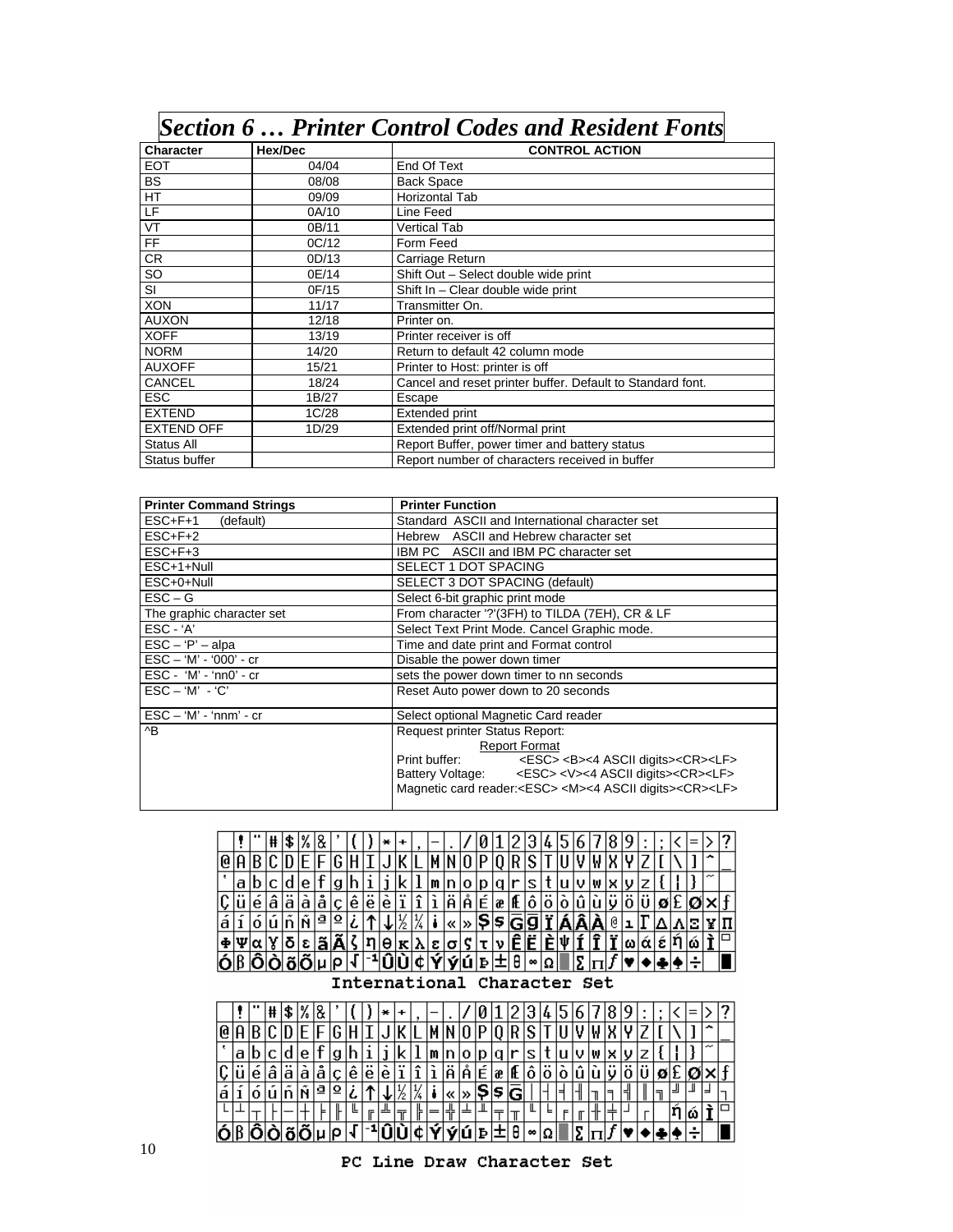# *Troubleshooting Guide*

| (note: battery pack may be fully                            |
|-------------------------------------------------------------|
|                                                             |
|                                                             |
|                                                             |
|                                                             |
|                                                             |
|                                                             |
|                                                             |
|                                                             |
|                                                             |
|                                                             |
| Check the paper path. Verify                                |
|                                                             |
|                                                             |
|                                                             |
|                                                             |
|                                                             |
|                                                             |
|                                                             |
|                                                             |
|                                                             |
|                                                             |
|                                                             |
|                                                             |
|                                                             |
| settings. Use self-test to verify                           |
|                                                             |
|                                                             |
|                                                             |
|                                                             |
| Limit the IrDA baud rate to                                 |
|                                                             |
| Check battery installation and<br>DIP switch #8 must be on. |

.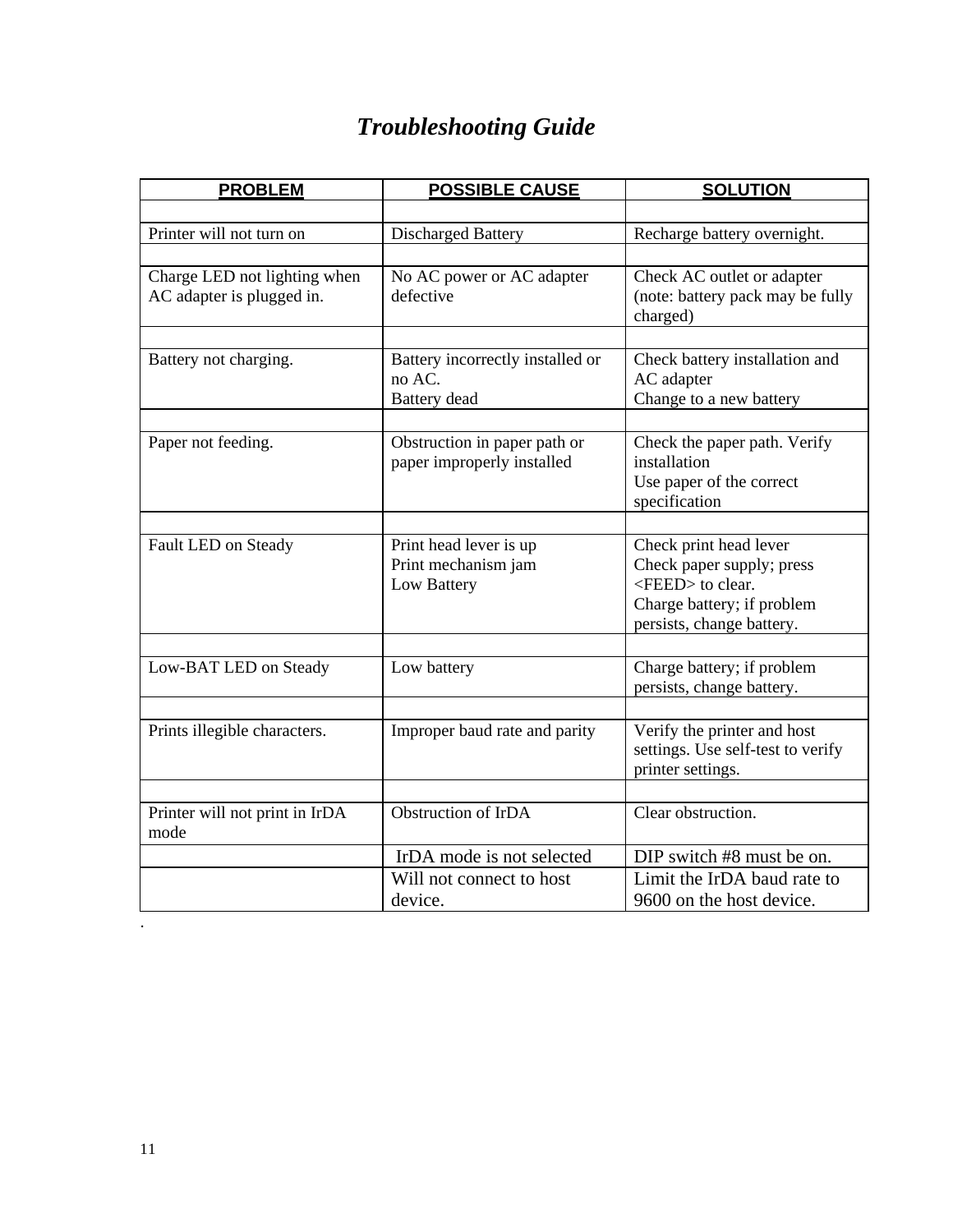### **TABLE A - Optional printer parts and supplies**

| <b>Part Number</b>           | <b>Description</b>                                        |
|------------------------------|-----------------------------------------------------------|
| 757059                       | 2000i paper pack (2.2" / 57.5 mm wide, 1.5" O.D. 5 rolls) |
| 7A100005                     | 2000i Battery Cartridge - 5 Cells - 1400mA                |
| 767700                       | External 4 bays charger for 2000i                         |
| 767600                       | Single Bay Fast Charger                                   |
| 157120                       | Battery charger adapter 2000i 120VAC/9VDC/1A              |
| 157220                       | Battery charger adapter 2000i 220VAC/ 9VDC/1A             |
| S2000i-UG.doc                | User's Guide $-20001$                                     |
| 7A060028                     | Programmer's Guide - 2000i                                |
| Available from Extech Email  | Windows 95/98/NT/2000/ Drivers                            |
|                              | printers@extech.com                                       |
| Download & register "Extech" | Windows CE print Utility                                  |
|                              | http://www.fieldsoftware.com/PrinterCE.htm                |
| Download                     | Palm Pilot print Utility                                  |
|                              | http://www.stevenscreek.com/pilot/dodownload.html         |
| 756996                       | 2000i belt mount case                                     |
| 757995                       | 2000i Rubber boot                                         |
| 756998                       | <b>Belt Loop System</b>                                   |
| 5892RJD9                     | Serial Data Cable - RJ to DB9 PC compatible               |